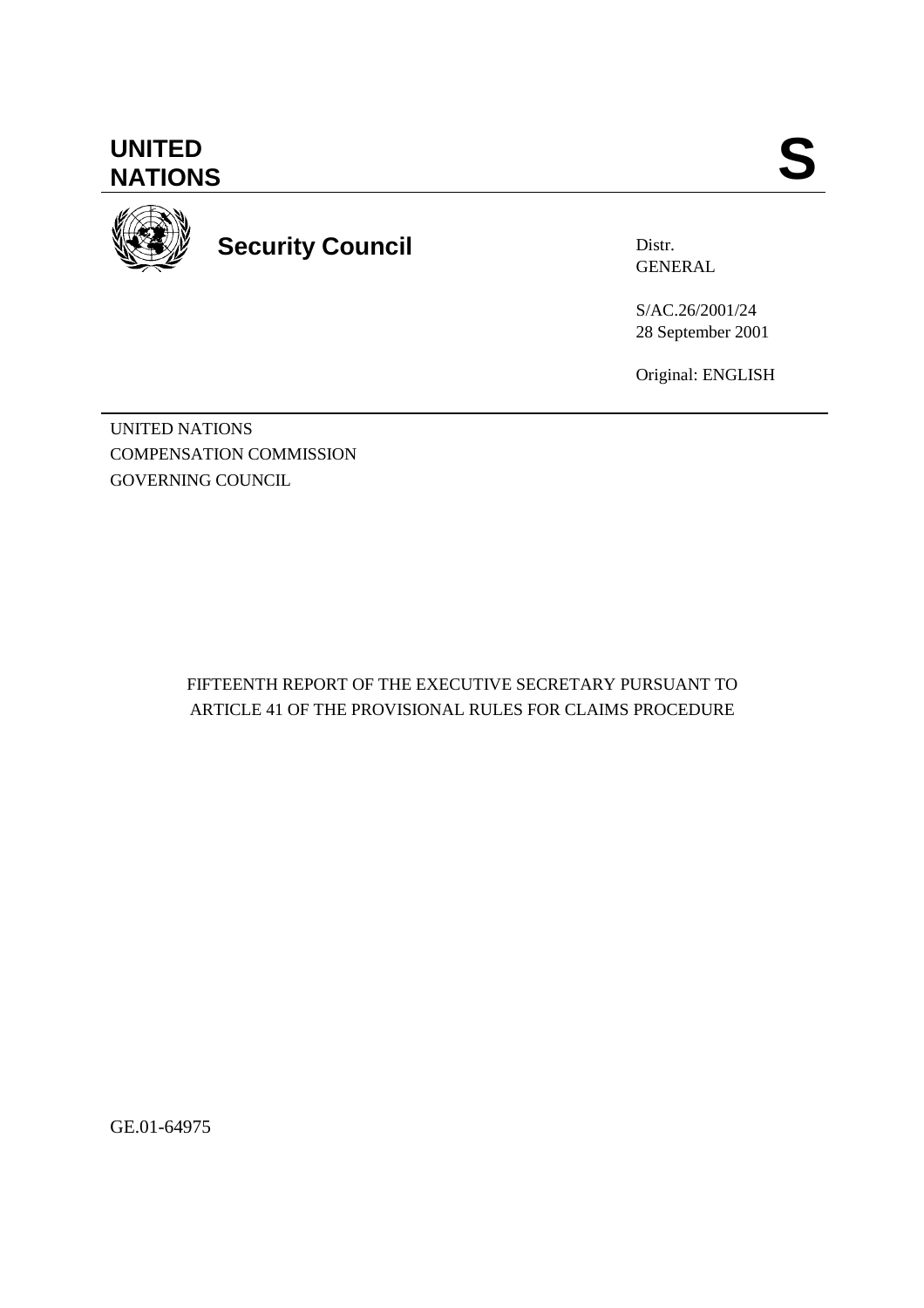#### Introduction

1. The present report identifies, pursuant to article 41 of the Provisional Rules for Claims Procedure (S/AC.26/1992/10) (the "Rules"), recommended corrections in the various claims categories since the fourteenth article 41 report (S/AC.26/2001/17). Chapter I of this report contains recommended corrections concerning claims in category "A", where the panel of Commissioners has concluded its work. Chapter II contains recommended corrections concerning claims in categories "D" and "E", where the panels of Commissioners continue their work. Finally, Chapter III of this report provides information concerning requests by claimants for corrections to approved awards under article 41 of the Rules, including a report of the secretariat's review to determine whether or not these requests warrant action under article 41.

#### I. RECOMMENDED CORRECTIONS CONCERNING CLAIMS IN CATEGORY "A"

2. Recommendations for corrections to category "A" claims include the following kinds of corrections: duplicate claims; reinstatement of claims previously identified as duplicates; reinstatement of claims previously rejected; higher to lower amounts; and lower to higher amounts.

### A. Duplicate claims

3. Since the fourteenth article 41 report, a total of eight claims have been found to be duplicates of other claims awarded compensation in category "A". No compensation should have been awarded for these duplicate claims.

4. Accordingly, as set forth in table 1 below, it is recommended that the awards for these claims be corrected. Table 1 identifies the countries and international organization concerned, the instalments to be adjusted, the number of claims affected, and the amount of net effect of the adjustment.

| Country or international<br>organization | Instalment | Number of claims<br>affected | Amount of net effect<br>(USD) |
|------------------------------------------|------------|------------------------------|-------------------------------|
| India                                    | Second     |                              | (5,000.00)                    |
|                                          | Fourth     |                              | (8,000.00)                    |
|                                          | Fifth      |                              | (24,000.00)                   |
| <b>UNHCR</b> (Canada)                    | Fifth      |                              | (5,000.00)                    |
| Total                                    |            | 8                            | (42,000.00)                   |

Table 1. Category "A" corrections: duplicate claims

#### B. Reinstatement of claims previously identified as duplicates

5. One claim from Brazil, two claims from Pakistan, one claim from Sri Lanka and two claims from Yemen originally found to be duplicates should be reinstated since additional information received from these Governments shows that the claims were submitted by different individuals and are not in fact duplicates.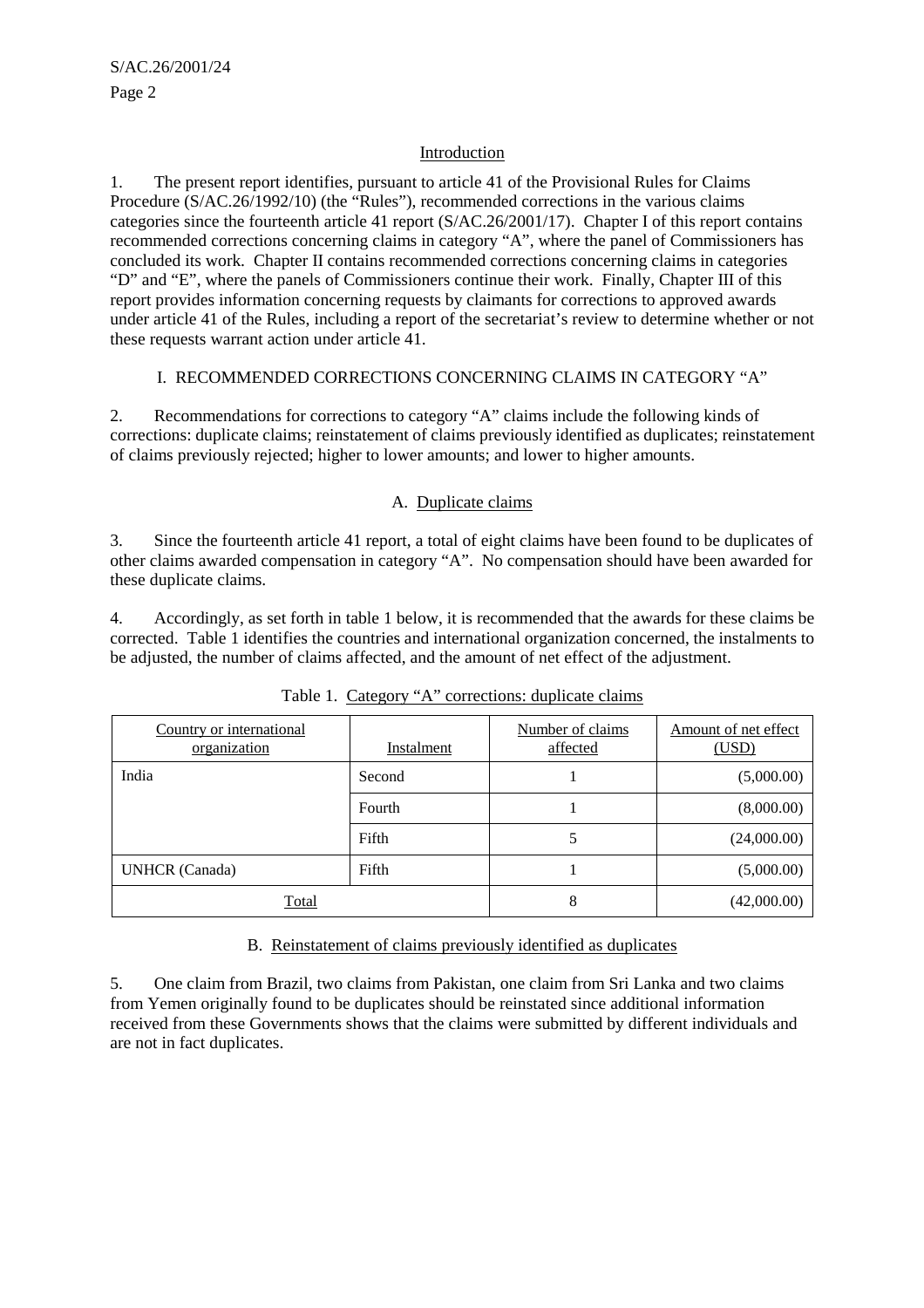S/AC.26/2001/24 Page 3

6. Accordingly, as set forth in table 2 below, it is recommended that the awards for these claims be corrected. Table 2 identifies the countries concerned, the instalments to be adjusted, the number of claims affected, and the amount of net effect of the adjustment.

| Country       | <b>Instalment</b> | Number of claims<br>affected | Amount of net effect<br>(USD) |
|---------------|-------------------|------------------------------|-------------------------------|
| <b>Brazil</b> | Sixth             |                              | 2,500.00                      |
| Pakistan      | Fourth            |                              | 4,000.00                      |
|               | Sixth             |                              | 2,500.00                      |
| Sri Lanka     | Sixth             |                              | 4,000.00                      |
| Yemen         | Sixth             | $\mathfrak{D}$               | 6,500.00                      |
| Total         |                   | 6                            | 19,500.00                     |

Table 2. Category "A" corrections: reinstatement of claims previously identified as duplicates

C. Reinstatement of claims previously rejected

7. Three claims from Yemen, which were erroneously rejected due to a clerical mistake, should be reinstated.

8. Accordingly, as set forth in table 3 below, it is recommended that the awards for these claims be corrected. Table 3 identifies the country concerned, the instalment to be adjusted, the number of claims affected, and the amount of net effect of the adjustment.

| Country | Instalment | Number of claims<br>affected | Amount of net effect<br>(USD) |
|---------|------------|------------------------------|-------------------------------|
| Yemen   | Sixth      |                              | 12,000.00                     |
| Total   |            |                              | 12,000.00                     |

Table 3. Category "A" corrections: reinstatement of claims previously rejected

#### D. Higher to lower amount

9. Decision 21 (S/AC.26/Dec.21 (1994)) of the Governing Council states that "any claimant who has selected a higher amount under category 'A' (USD 4,000 or USD 8,000) and has also filed a category 'B', 'C' or 'D' claim will be deemed to have selected the corresponding lower amount under category 'A'". One claim has been identified by the Government of India as having been filed for a higher amount in category "A" by a claimant who also has a claim in category "C".

10. Accordingly, as set forth in table 4 below, it is recommended that the award amount for the claim be corrected. Table 4 identifies the country concerned, the instalments to be adjusted, the number of claims affected, and the amount of net effect of the adjustment.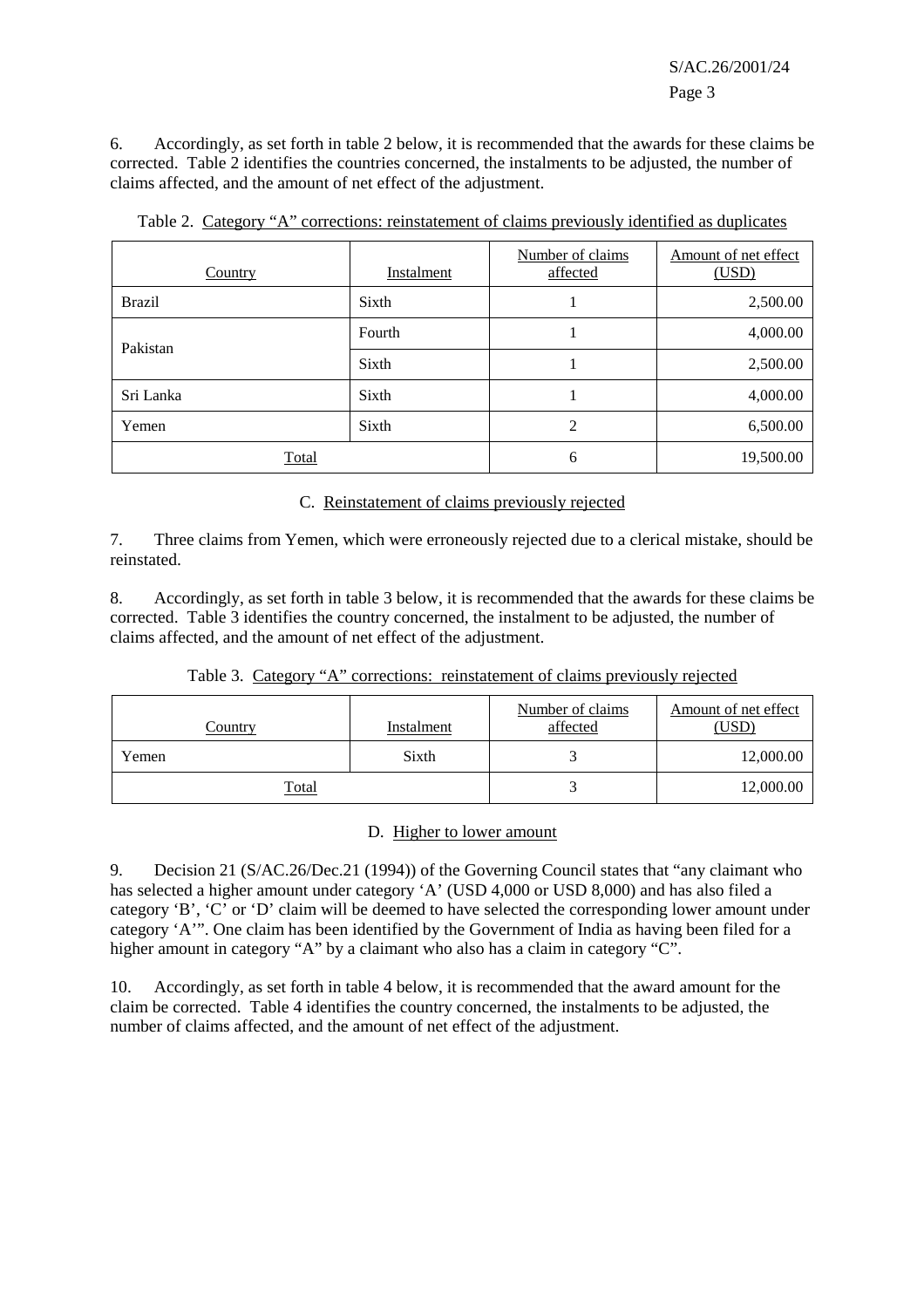| <u>Country</u> | Instalment | Number of claims<br>affected | Amount of net effect<br>(USD) |
|----------------|------------|------------------------------|-------------------------------|
| India          | Fifth      |                              | (1,500.00)                    |
| <b>Total</b>   |            |                              | (1,500.00)                    |

#### Table 4. Category "A" corrections: higher to lower amount

#### E. Lower to higher amount

11. One claim from Pakistan, due to a technical computer error, was incorrectly matched with a category "C" claim, which resulted in a reduction of the award. The award should be revised to reflect the higher amount to which the claimant is entitled.

12. Accordingly, as set forth in table 5 below, it is recommended that the award amount for this claim be corrected. Table 5 identifies the country concerned, the instalments to be adjusted, the number of claims affected, and the amount of net effect of the adjustment.

| Country  | Instalment | Number of claims<br>affected | Amount of net effect<br>$USD^{\circ}$ |
|----------|------------|------------------------------|---------------------------------------|
| Pakistan | Sixth      |                              | 1,500.00                              |

|  | Table 5. Category "A" corrections: lower to higher amount |  |  |
|--|-----------------------------------------------------------|--|--|
|  |                                                           |  |  |

### F. Summary

Total 1,500.00

13. The recommended corrections in category "A" concern 19 claims submitted by five Governments and one international organization with a reduction of the total amount awarded of USD 10,500. Of these claims, the total amount awarded for nine claims was decreased by USD 43,500, and the total amount awarded for ten claims was increased by USD 33,000. The recommendations for the second, fourth, fifth and sixth instalments, by country and instalment, are located in tables 1 to 5 of annex I to this report.

### II. RECOMMENDED CORRECTIONS CONCERNING CLAIMS IN CATEGORIES "D" AND "E"

### A. Category "D" corrections

14. Recommended corrections in category "D" concern claims that were included in the reports and recommendations of the Panel of Commissioners concerning part one of the second instalment (S/AC.26/1998/11), part two of the second instalment (S/AC.26/1998/15) and part two of the fourth instalment (S/AC.26/2000/11), which recommendations were approved by the Governing Council in its decision 55 (S/AC.26/Dec.55 (1998)), decision 59 (S/AC.26/Dec. 59 (1998)), and decision 96 (S/AC.26/Dec. 96 (2000)), respectively. The corrections proposed by the "D1" Panel of Commissioners relating to these claims are outlined below.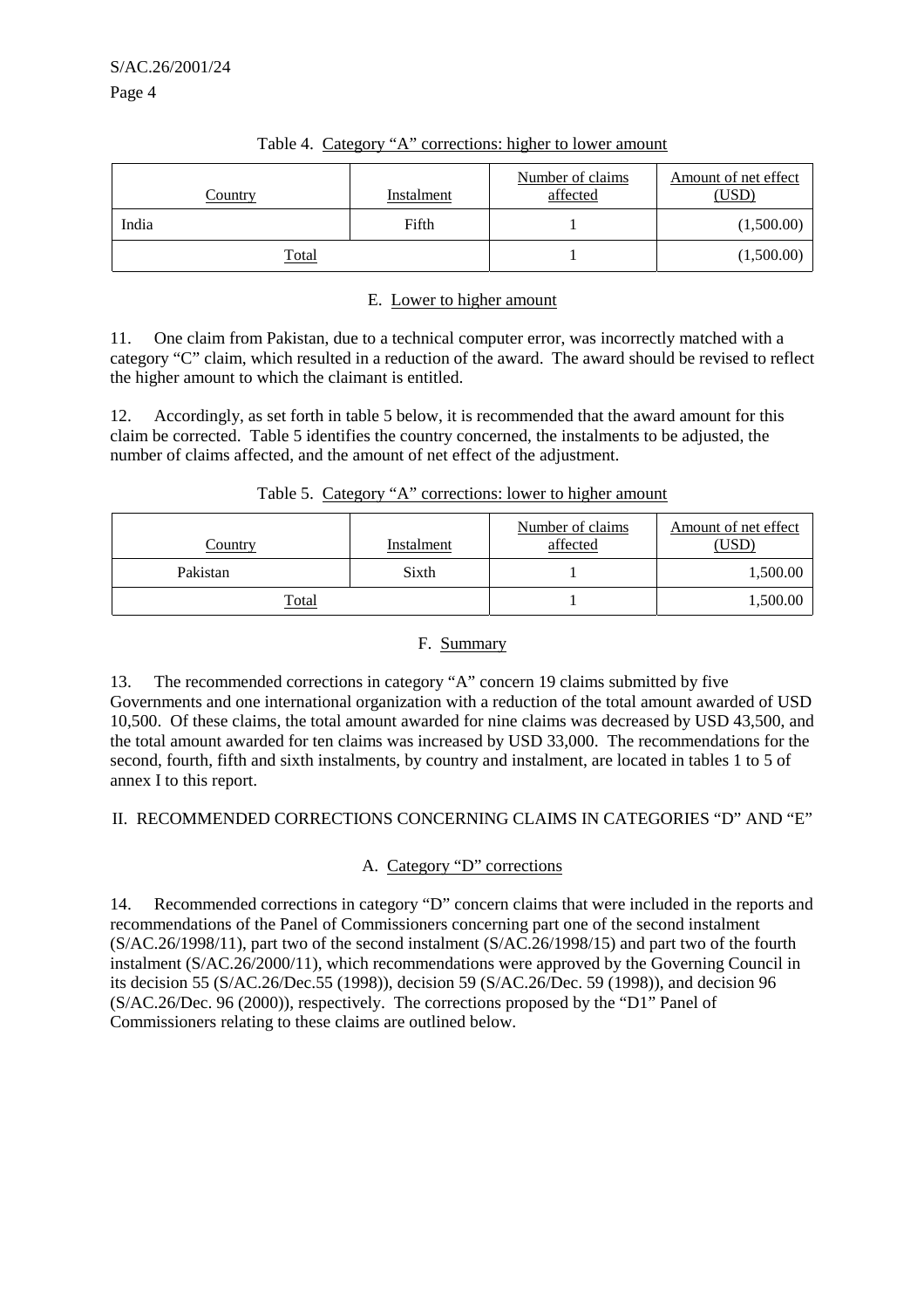#### 1. Part one of the second instalment correction

15. One claim requires correction as a clerical error resulted in the deduction of termination benefits from an award for the claimant's D6 (loss of salary) claim.

16. Another claim that requires correction was included in part one of the second instalment and was subsequently the subject of an article 41 correction, due to an increase in the related category "C" award, as reported in the seventh instalment report and recommendations made by the "D1" Panel of Commissioners. Further adjustment is required as a clerical error, arising from the incorrect addition of the D1 (mental pain and anguish) award to the D6 (loss of salary) award, resulted in an overstatement of the correct amount of the claimant's D6 award.

17. One claim requires correction as a result of a computational error that resulted in the incorrect deduction of salary received from claimant's D6 (loss of salary) award.

18. Accordingly, as set forth in table 6 below, it is recommended that the awards for these claims be corrected. Table 6 identifies the country concerned, the number of claims affected and the amount of net effect of the adjustment.

| Country              | Number of claims affected | Amount of net effect (USD) |
|----------------------|---------------------------|----------------------------|
| Australia            |                           | 13,022.14                  |
| Jordan               |                           | (7,700.00)                 |
| <b>United States</b> |                           | 10,061.87                  |
| Total                |                           | 15,384.01                  |

Table 6. Category "D" corrections: Part one of second instalment

#### 2. Part two of the second instalment correction

19. One claim requires correction due to a computational error in the application of the Panel's valuation methodology in calculating the recommended award for D4 (personal property). This resulted in an overpayment.

20. Accordingly, as set forth in table 7 below, it is recommended that the award for this claim be corrected. Table 7 identifies the country concerned, the number of claims affected and the amount of net effect of the adjustment.

|  |  | Table 7. Category "D" corrections: Part two of second instalment |
|--|--|------------------------------------------------------------------|
|  |  |                                                                  |

| <u>Country</u> | Number of claims affected | Amount of net effect (USD) |
|----------------|---------------------------|----------------------------|
| Kuwait         |                           | (20,978.00)                |
| <b>Total</b>   |                           | (20,978.00)                |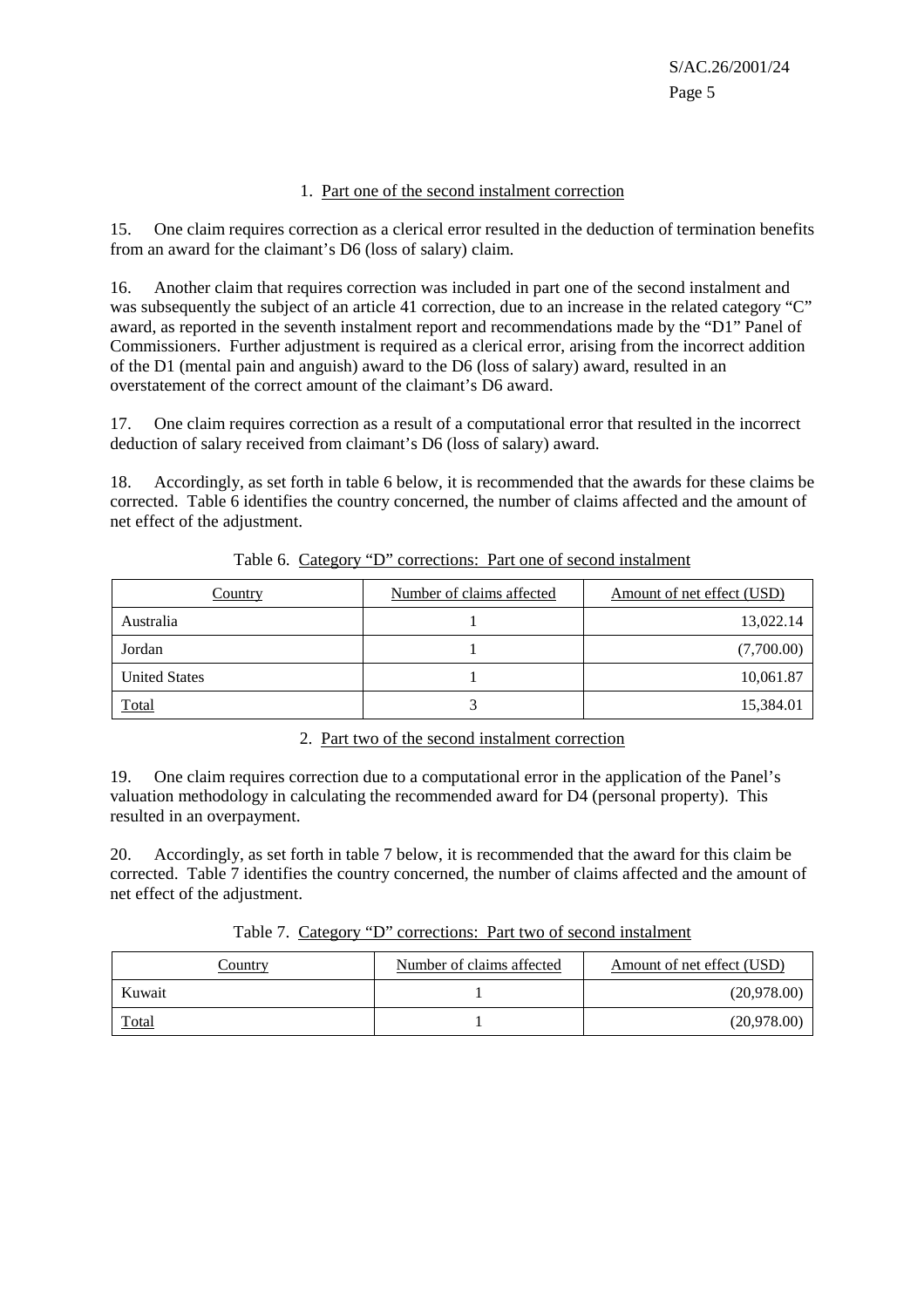#### 3. Part two of the fourth instalment corrections

21. One claim requires correction as a consequence of a computational error in the calculation of compensation for the claimant's D7 (real property) award. The claim for clearing costs should have been considered separately and no depreciation should have been deducted. This resulted in an undercompensation of the claimant's loss.

22. Another claim approved in the same instalment requires correction whereby certain expenses relating to a property included in the D7 (real property) claim were incorrectly deducted resulting in the claimant being under-compensated.

23. Accordingly, as set forth in table 8 below, it is recommended that the awards for these claims be corrected. Table 8 identifies the country concerned, the number of claims affected, and the amount of net effect of the adjustment.

| Country      | Number of claims affected | Amount of net effect (USD) |
|--------------|---------------------------|----------------------------|
| Kuwait       |                           | 5,536.33                   |
| <b>Total</b> |                           | 5,536.33                   |

#### Table 8. Category "D" corrections: part two of fourth instalment

#### 4. Summary

24. The recommended corrections in category "D" concern six claims, submitted by four Governments, with a reduction of the total amount awarded of USD 57.66. Of these claims, the total amount awarded for two claims was decreased by USD 28,678.00 and the total amount awarded for four claims was increased by USD 28,620.34. The recommendations for the second (part one), second (part two), and fourth (part two) instalments, by country and instalment, are located in tables 1 to 5 of annex II to this report.

### B. Category "E" correction

### 1. "E2" third instalment correction

25. A recommended correction in category "E" concerns a claim that was included in the report and recommendations of the Panel of Commissioners concerning the third instalment of category "E2" claims (S/AC.26/1999/22), which recommendations were approved by the Governing Council in its decision 82 (S/AC.26/Dec.82 (1999)).

26. The correction concerns an overlap of claims relating to British Airways (UNCC claim number 4002267) claim for lost personal property belonging to its employees. Six of these employees had also filed individual claims for lost personal property. An amount totalling GBP 3,821.06 was awarded to the claimant for its six staff members identified as having also filed individual claims for lost personal property. This amount, equal to USD 7,264.37 should, therefore, be deducted from the amount of the award of USD 341,592.88.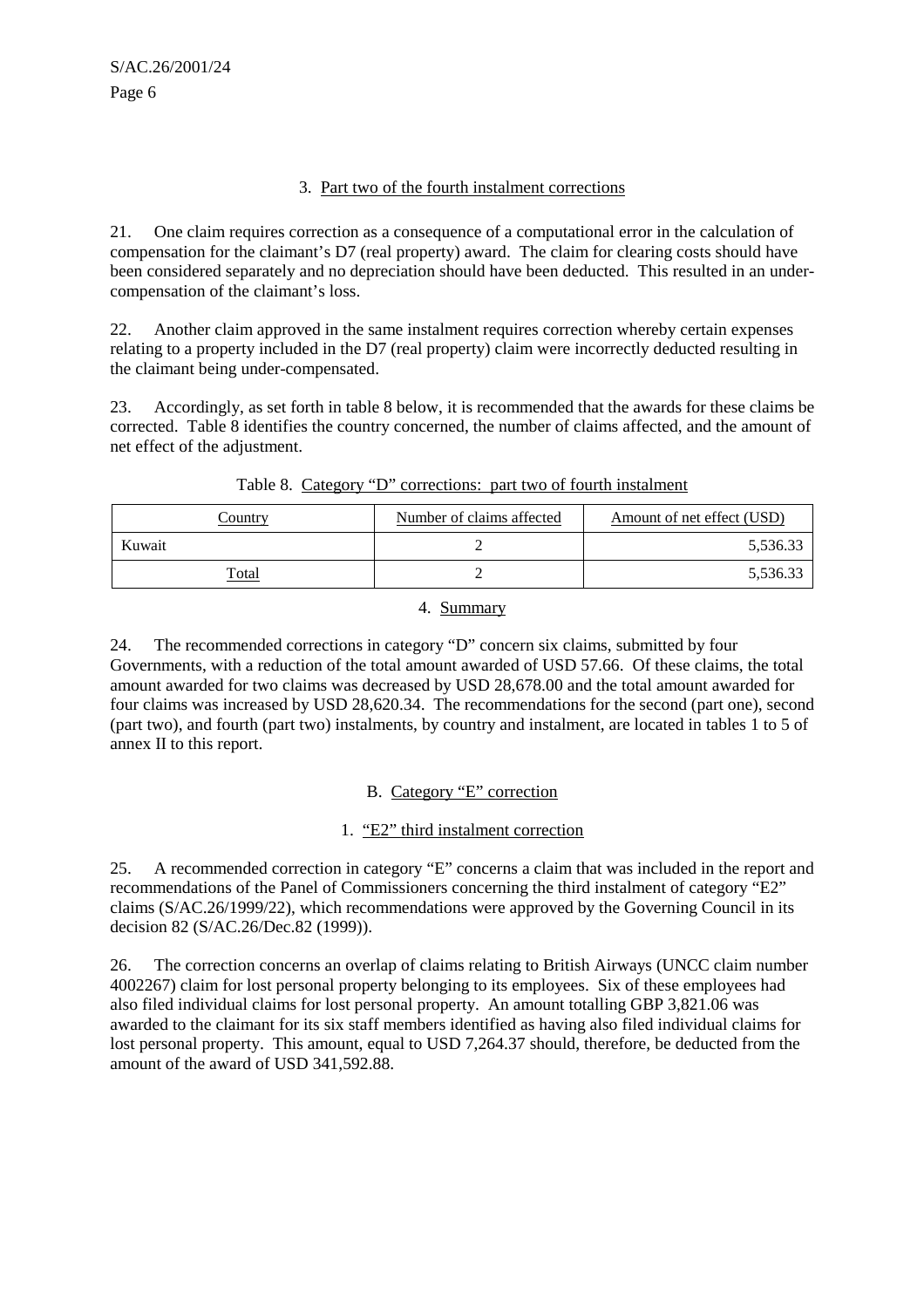27. Accordingly, as set forth in table 9 below, it is recommended that the award for this claim be corrected. Table 9 identifies the country concerned, the number of claims affected and the amount of net effect of the adjustment.

| <b>Country</b> | Number of claims affected | Amount of net effect (USD) |
|----------------|---------------------------|----------------------------|
| United Kingdom |                           | (7,264.37)                 |
| <u>Total</u>   |                           | (7,264.37)                 |

| Table 9. Category "E" corrections: "E2" third instalment |
|----------------------------------------------------------|
|----------------------------------------------------------|

2. Summary

28. The recommended correction in category "E" concerns one claim filed by a Government with a reduction in the total amount awarded of USD 7,264.37. The recommendation for the third instalment, by country and instalment, are located in tables 1 to 2 of annex III to this report.

### III. REQUESTS BY CLAIMANTS FOR ARTICLE 41 CORRECTIONS

29. During the period under review, the secretariat has continued its review of requests for corrections under article 41 of the Rules. The requests are outlined below:

(a) In the fourteenth article 41 report  $(S/AC.26/2001/17)$ , considered by the Governing Council at its fortieth session, mention was made of a request from the Permanent Mission of Poland in Geneva for reconsideration of Governing Council decision 104 (S/AC.26/Dec.104 (2000)) and the associated report and recommendations of the panel of Commissioners concerning the tenth instalment of "E3" claims (S/AC.26/2000/18) with regard to a Polish company. Having carefully reviewed all aspects of this request, the Executive Secretary has concluded that no correction of Governing Council decision 104 is necessary and that no action pursuant to article 41 of the Rules is warranted with regard to the claim in question;

(b) In the fourteenth article 41 report, mention was also made of a request from the Permanent Mission of Luxembourg, in Geneva for reconsideration of Governing Council decision 82 (S/AC.26/Dec.82 (1999)) and the associated report and recommendations of the panel of Commissioners concerning the third instalment of "E2" claims (S/AC.26/1999/22) with regard to a claim by a Luxembourg company. Having carefully reviewed all aspects of this request, the Executive Secretary has concluded that no correction of Governing Council decision 82 is necessary and that no action pursuant to article 41 of the Rules is warranted with regard to the claim in question;

(c) On 7 May 2001, the Permanent Mission of the United States of America in Geneva requested reconsideration of Governing Council decision 116 (S/AC.26/Dec.116 (2001)) and the associated report and recommendations of the panel of Commissioners concerning the seventeenth instalment of "E3"claims (S/AC.26/2001/2) with regard to one American company. Having carefully reviewed all aspects of this request, the Executive Secretary has concluded that no correction of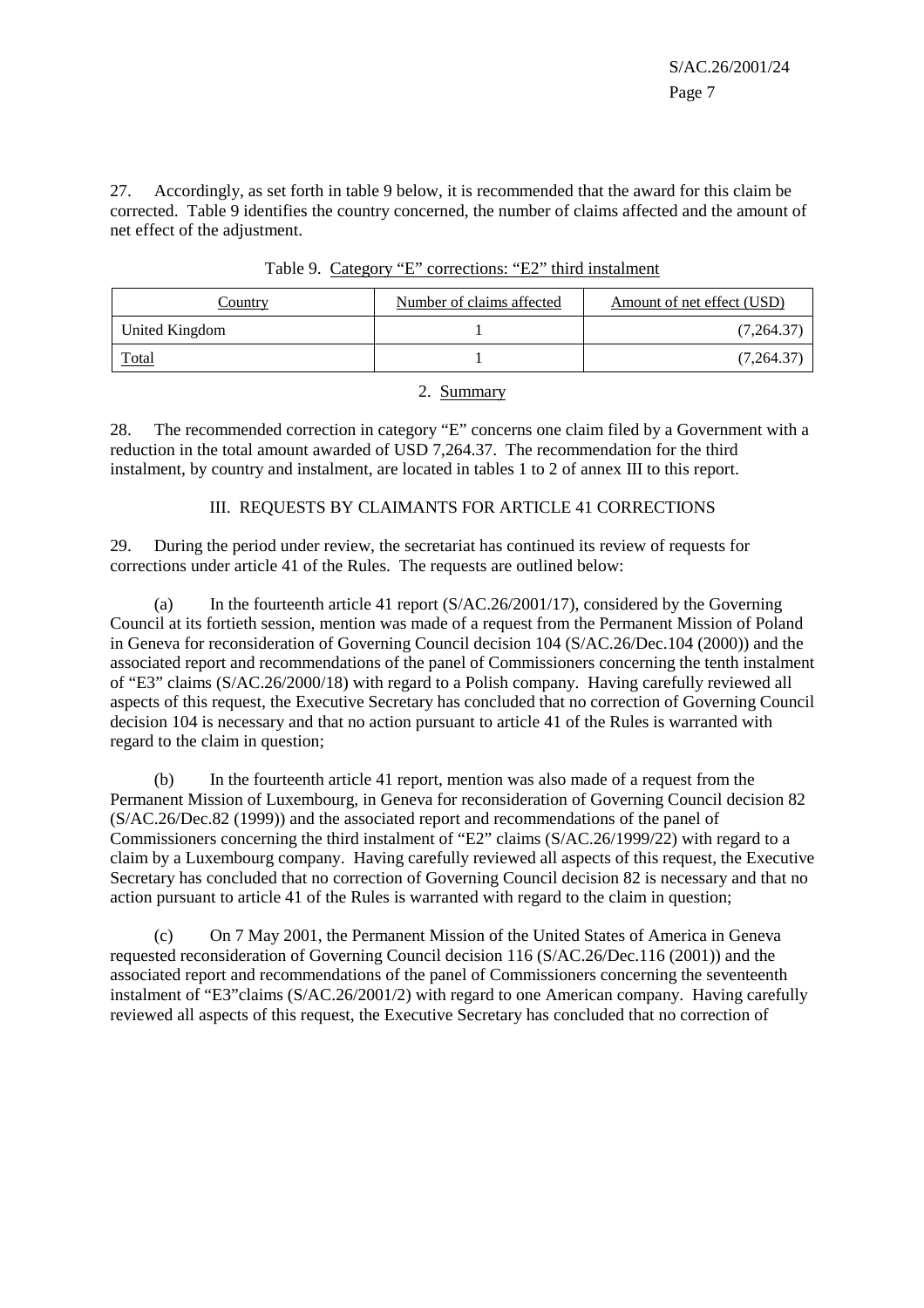Governing Council decision 116 is necessary and that no action pursuant to article 41 of the Rules is warranted with regard to the claim in question;

(d) On 13 May 2001, the Kuwaiti Public Authority for the Assessment of Compensation for Damages Resulting from Iraqi Aggression ("PAAC") requested reconsideration of Governing Council decision 121 (S/AC.26/Dec.121 (2001)) and the associated report and recommendations of the panel of Commissioners concerning the second instalment of "F3" claims (S/AC.26/2001/7) with regard to two claims. Having carefully reviewed all aspects of this request, the Executive Secretary has concluded that no correction of Governing Council decision 121 is necessary and that no action pursuant to article 41 of the Rules is warranted with regard to the claims in question;

(e) On 11 June 2001, the Permanent Mission of the Republic of Hungary in Geneva requested reconsideration of Governing Council decision 87 (S/AC.26/Dec. 87 (2000)) and the associated report and recommendations of the "E2" panel of Commissioners concerning the fourth instalment of "E2" claims (S/AC.26/2000/2) with regard to one Hungarian company. The response of the Executive Secretary to the request filed by the Government of Hungary has not yet been conveyed to the claimant country due to the fact that the secretariat's review of the specific claim in question and, as appropriate, consultations with the respective panel of Commissioners, remain ongoing. Details concerning this request, and the Executive Secretary's recommendations to the Governing Council with respect thereto, will be contained in the Executive Secretary's upcoming article 41 reports to the Governing Council;

(f) On 27 June 2001, the Sudanese Compensation Commission and the secretariat held a meeting to consider a requested reconsideration of Governing Council decision 82 (S/AC.26/Dec. 82 (1999)) and the associated report and recommendations of the panel of Commissioners concerning the third instalment of "E2" claims (S/AC.26/1999/22) with regard to one Sudanese company. Having carefully reviewed all aspects of this request, the Executive Secretary has concluded that no correction of Governing Council decision 82 is necessary and that no action pursuant to article 41 of the Rules is warranted with regard to the claim in question;

(g) On 28 June 2001, a British company wrote directly to the secretariat requesting reconsideration of Governing Council decision 115 (S/AC.26/Dec.115 (2001)) and the associated report and recommendations of the panel of Commissioners concerning the sixth instalment of "E2" claims (S/AC.26/2001/1). As this request was submitted directly to the secretariat by the claimant, the request was sent to the Permanent Mission of the United Kingdom of Great Britain and Northern Ireland in Geneva with a note requesting that the request be submitted, in accordance with the Rules, through the Permanent Mission;

(h) On 3 July 2001, the Permanent Mission of the State of Bahrain in Geneva requested reconsideration of Governing Council decision 115 (S/AC.26/Dec.115 (2001)) and the associated report and recommendations of the panel of Commissioners concerning the sixth instalment of "E2" claims (S/AC.26/2001/1) with regard to one Bahraini company. The response of the Executive Secretary to the request filed by the Government of Bahrain has not yet been conveyed to the claimant country due to the fact that the secretariat's review of the specific claim in question and, as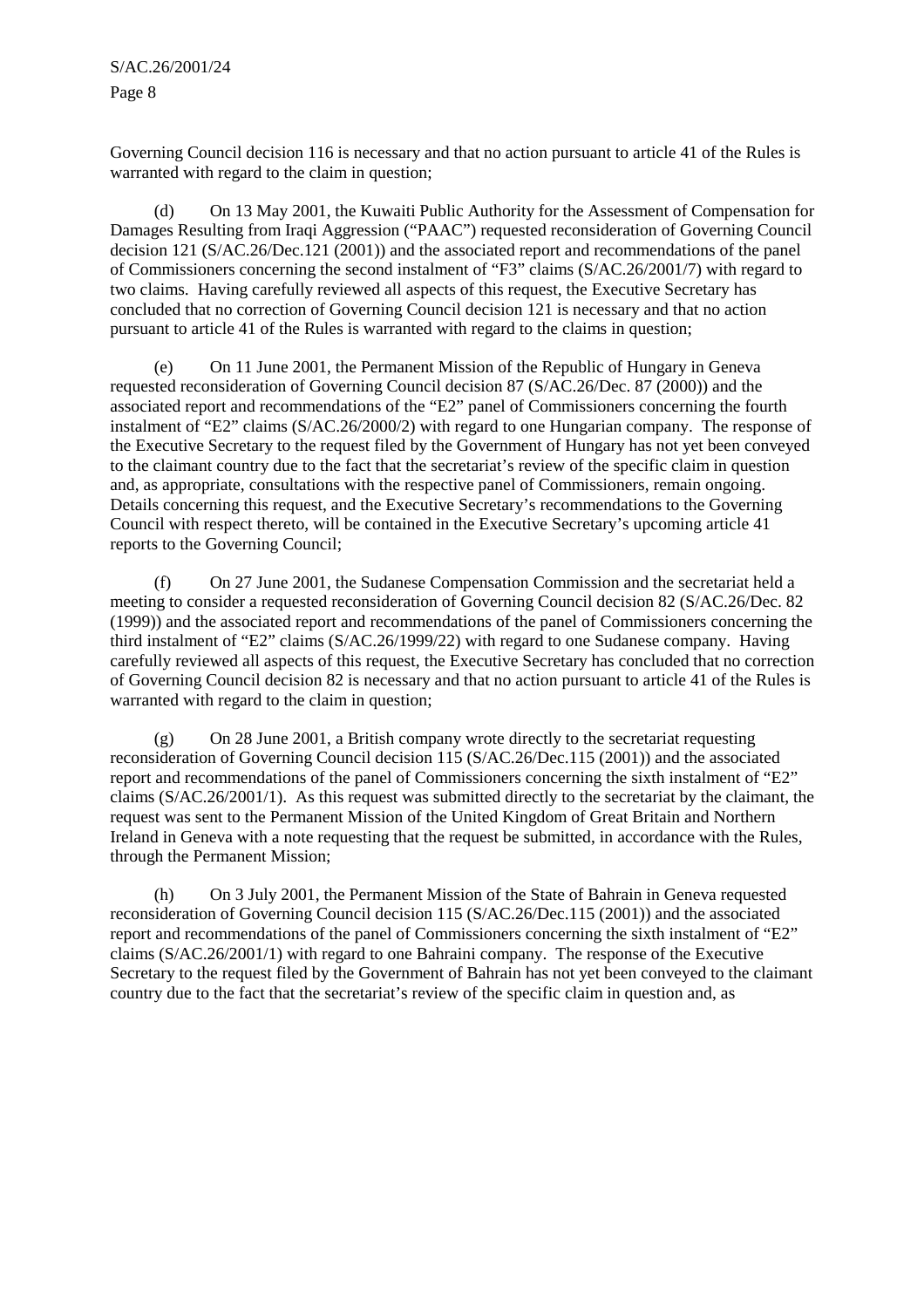appropriate, consultations with the respective panel of Commissioners, remain ongoing. Details concerning this request, and the Executive Secretary's recommendations to the Governing Council with respect thereto, will be contained in the Executive Secretary's subsequent article 41 reports to the Governing Council;

(i) During the period under review, PAAC also forwarded to the secretariat requests for clarification and reconsideration of Governing Council decisions 108 (S/AC.26/Dec.108 (2000)) and 118 (S/AC.26/Dec.118 (2001)) and the associated reports and recommendations of the panel of Commissioners concerning the tenth (S/AC.26/2000/22) and twelfth (S/AC.26/2001/4) instalments of "E4" claims, respectively, with regard to three Kuwaiti corporate claimants. The responses of the Executive Secretary to the requests filed by PAAC (relating to the reports and recommendations for the tenth and twelfth instalments of the "E4" claims) have not yet been conveyed to the claimant country due to the fact that the secretariat's review of the specific claims in question and, as appropriate, consultations with the respective panel of Commissioners, remain ongoing. Details concerning these requests, and the Executive Secretary's recommendations to the Governing Council with respect thereto, will be contained in the Executive Secretary's subsequent article 41 reports to the Governing Council.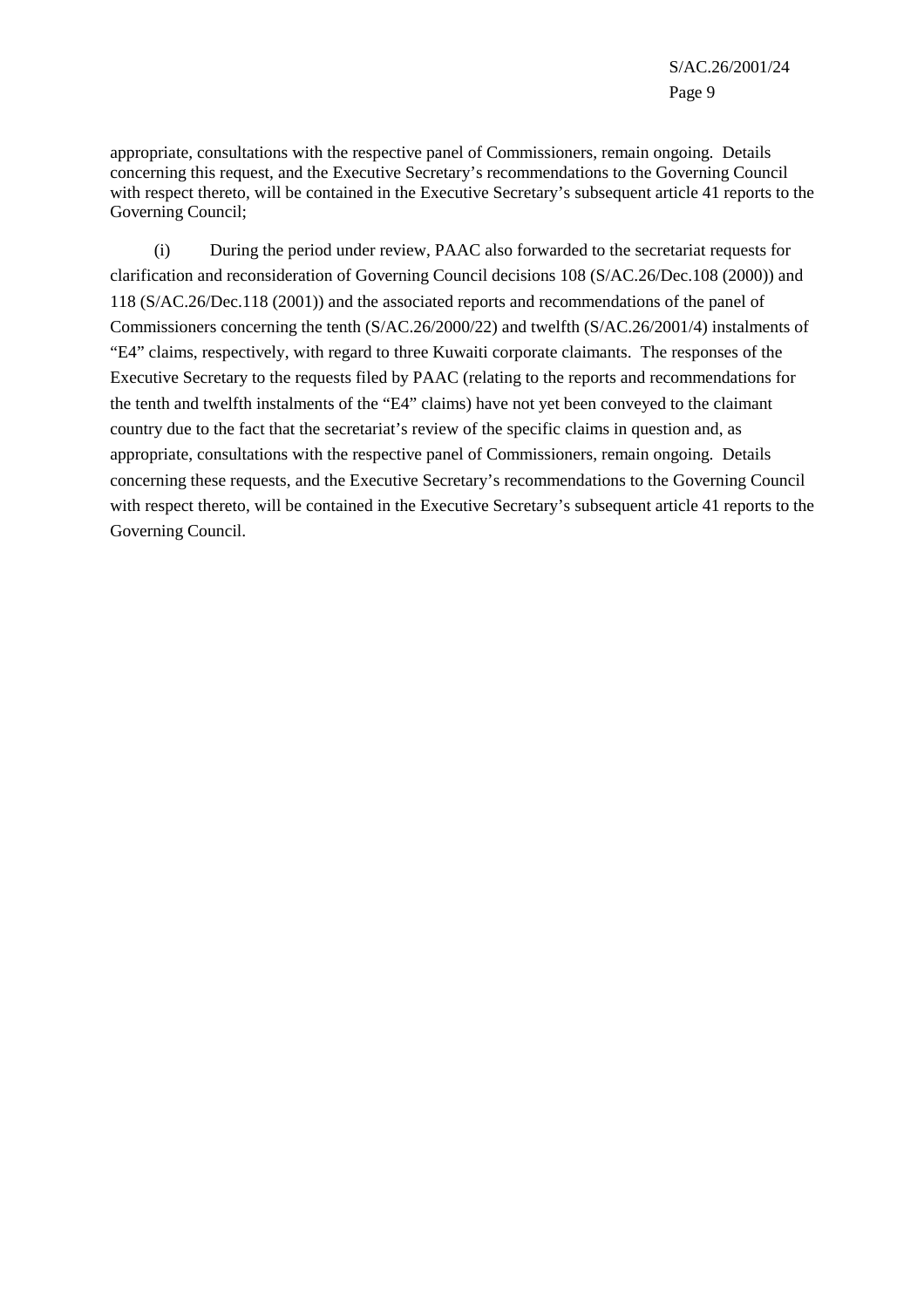# Annex I

# RECOMMENDED CORRECTIONS CONCERNING CATEGORY "A" CLAIMS

1. Based on the recommended corrections reported in paragraphs 3-13 of this report, supra, the category "A" claims aggregate corrected awards by instalment, per country, are as follows:

# Table 1. Second instalment category "A" claims corrections

| Country or international<br>organization | Previous total award (USD) | Corrected total award (USD) |
|------------------------------------------|----------------------------|-----------------------------|
| India                                    | 50,847,500.00              | 50,842,500.00               |

# Table 2. Fourth instalment category "A" claims corrections

| Country or international<br>organization | Previous total award (USD) | Corrected total award (USD) |
|------------------------------------------|----------------------------|-----------------------------|
| India                                    | 146,253,000.00             | 146,245,000.00              |
| Pakistan                                 | 22,581,000.00              | 22,585,000.00               |

# Table 3. Fifth instalment category "A" claims corrections

| Country or international<br>organization | Previous total award (USD) | Corrected total award (USD) |
|------------------------------------------|----------------------------|-----------------------------|
| India                                    | 147,546,000.00             | 147,520,500.00              |
| <b>UNHCR</b> (Canada)                    | 55,000.00                  | 50,000.00                   |

# Table 4. Sixth instalment category "A" claims corrections

| Country or international<br>organization | Previous total award (USD) | Corrected total award (USD) |
|------------------------------------------|----------------------------|-----------------------------|
| <b>Brazil</b>                            | 619,000.00                 | 621,500.00                  |
| Pakistan                                 | 46,235,500.00              | 46,239,500.00               |
| Sri Lanka                                | 35,559,000.00              | 35,563,000.00               |
| Yemen                                    | 1,841,500.00               | 1,860,000.00                |

2. Based on the above corrections, the revised category "A" claim total recommended awards by instalment are as follows: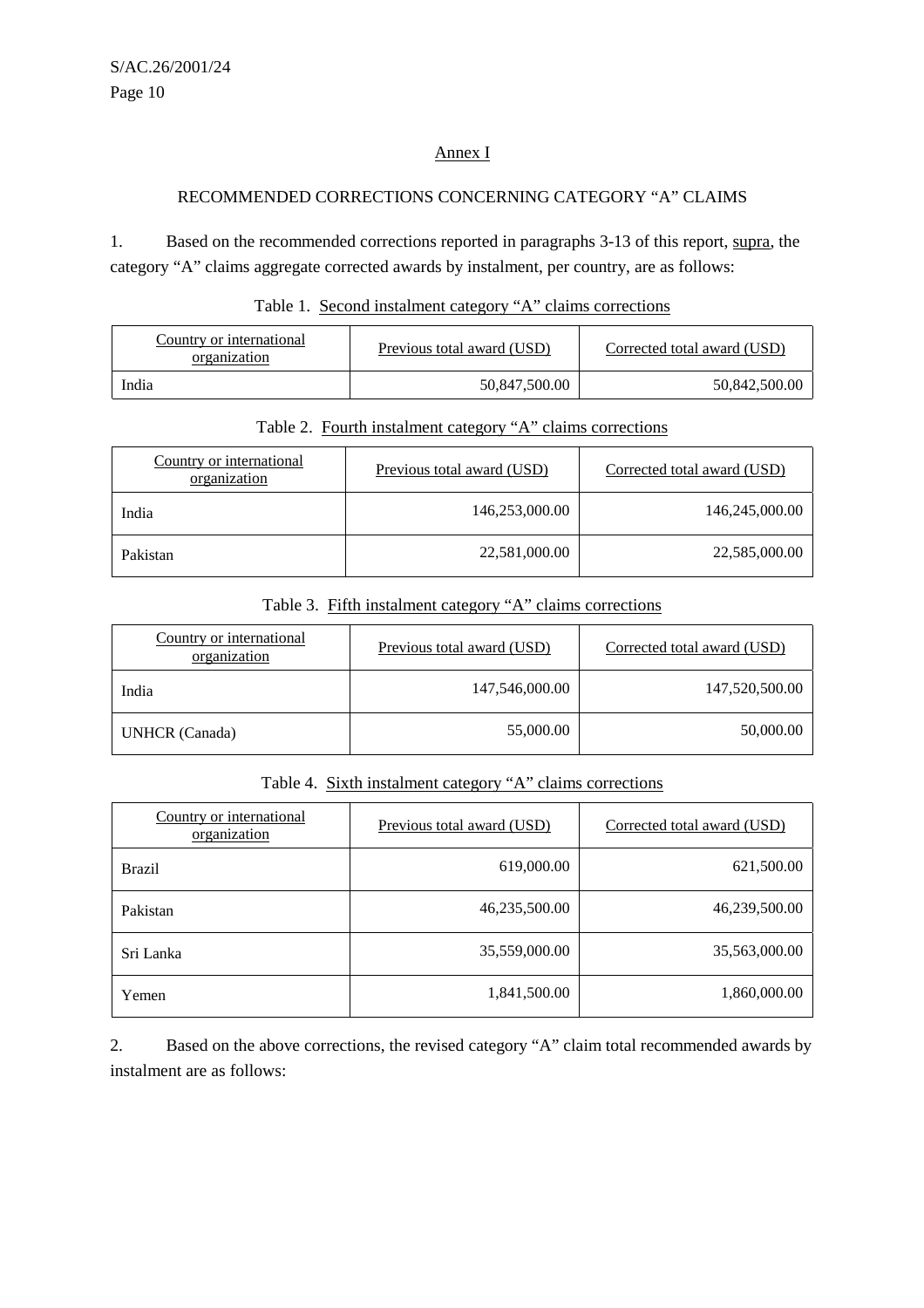S/AC.26/2001/24 Page 11

| Instalment | Previous total award (USD) | Corrected total award<br>(USD) | Amount of net effect<br>(USD) |
|------------|----------------------------|--------------------------------|-------------------------------|
| Second     | 641,213,500.00             | 641,208,500.00                 | (5000)                        |
| Fourth     | 732,568,500.00             | 732,564,500.00                 | (4000)                        |
| Fifth      | 782,623,000.00             | 782,592,500.00                 | (30, 500)                     |
| Sixth      | 315,408,000.00             | 315,437,000.00                 | 29,000                        |

Table 5. Recommended corrected total awards for category "A" claims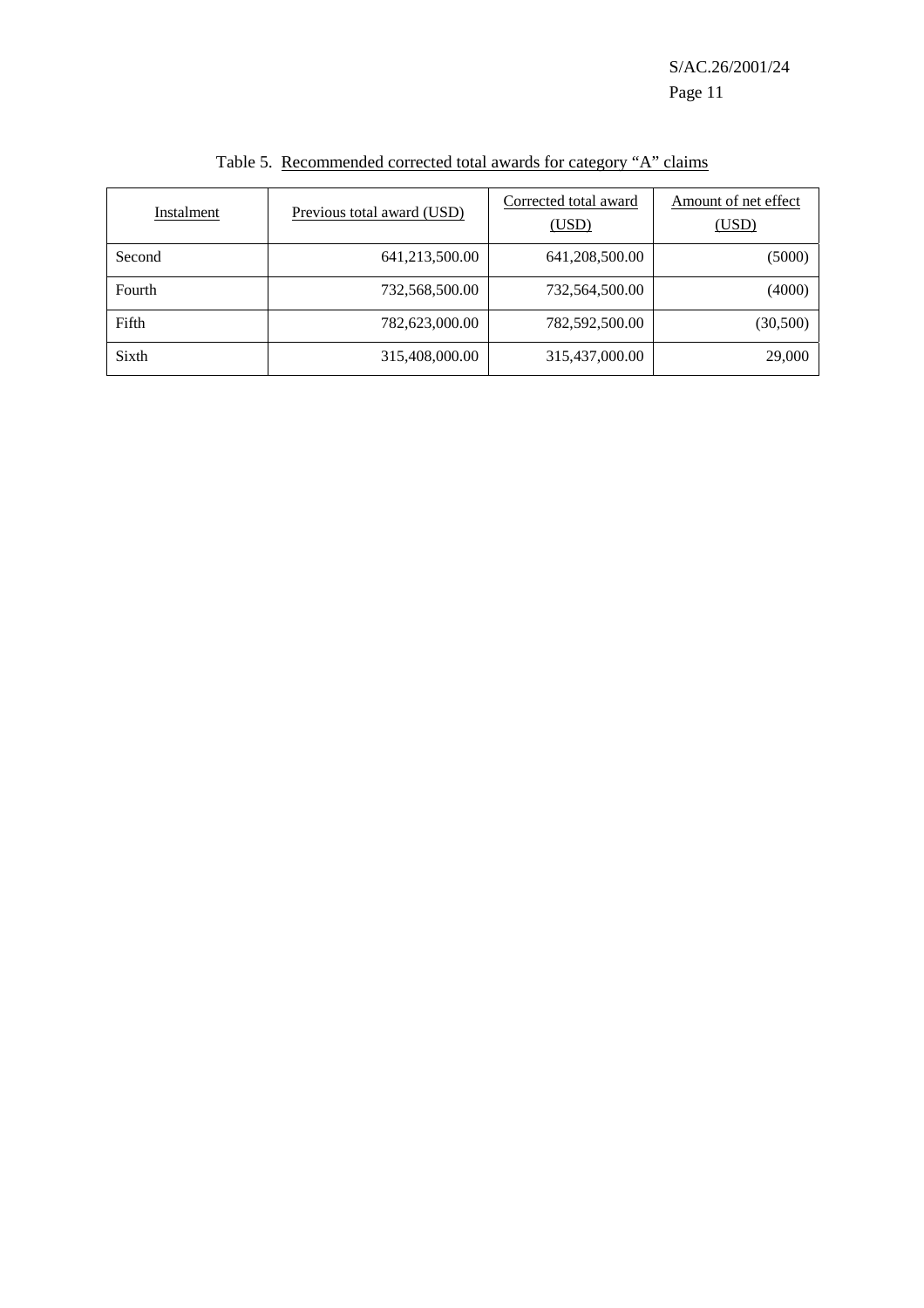# Annex II

# RECOMMENDED CORRECTIONS CONCERNING CATEGORY "D" CLAIMS

1. Based on the recommended corrections reported in paragraphs 14 to 24 of this report, supra, the category "D" claims aggregate corrected awards by instalment, per country, are as follows:

| Country or international<br>organization | Previous total award (USD) | Corrected total award (USD) |
|------------------------------------------|----------------------------|-----------------------------|
|                                          |                            |                             |
| Australia                                | 58,557.00                  | 71,579.14                   |
| Jordan                                   | 1,103,866.01               | 1,096,166.01                |
| <b>United States</b>                     | 862,702.41                 | 872,764.28                  |

### Table 1. Second instalment (part one) category "D" claims corrections

# Table 2. Second instalment (part two) category "D" claims corrections

| Country or international |                            |                             |
|--------------------------|----------------------------|-----------------------------|
| organization             | Previous total award (USD) | Corrected total award (USD) |
| Kuwait                   | 50,056,931.00              | 50,035,953.00               |

#### Table 3. Fourth instalment (part two) category "D" claims corrections

| Country or international |                            |                             |
|--------------------------|----------------------------|-----------------------------|
| organization             | Previous total award (USD) | Corrected total award (USD) |
| Kuwait                   | 57,659,045.08              | 57,664,581.41               |

2. Based on the above corrections, the revised category "D" claim total awards by instalment are as follows:

# Table 4. Recommended corrected total awards for category "D" claims

| Instalment        | Previous total award<br>(USD) | Corrected total award<br>(USD) | Amount of net effect<br>(USD) |
|-------------------|-------------------------------|--------------------------------|-------------------------------|
| Second (part one) | 6,879,905.06                  | 6,895,289.07                   | 15,384.01                     |
| Second (part two) | 53,053,314.00                 | 53,032,336.00                  | (20,978)                      |
| Fourth (part two) | 57,659,045.08                 | 57,664,581.41                  | 5,536.33                      |